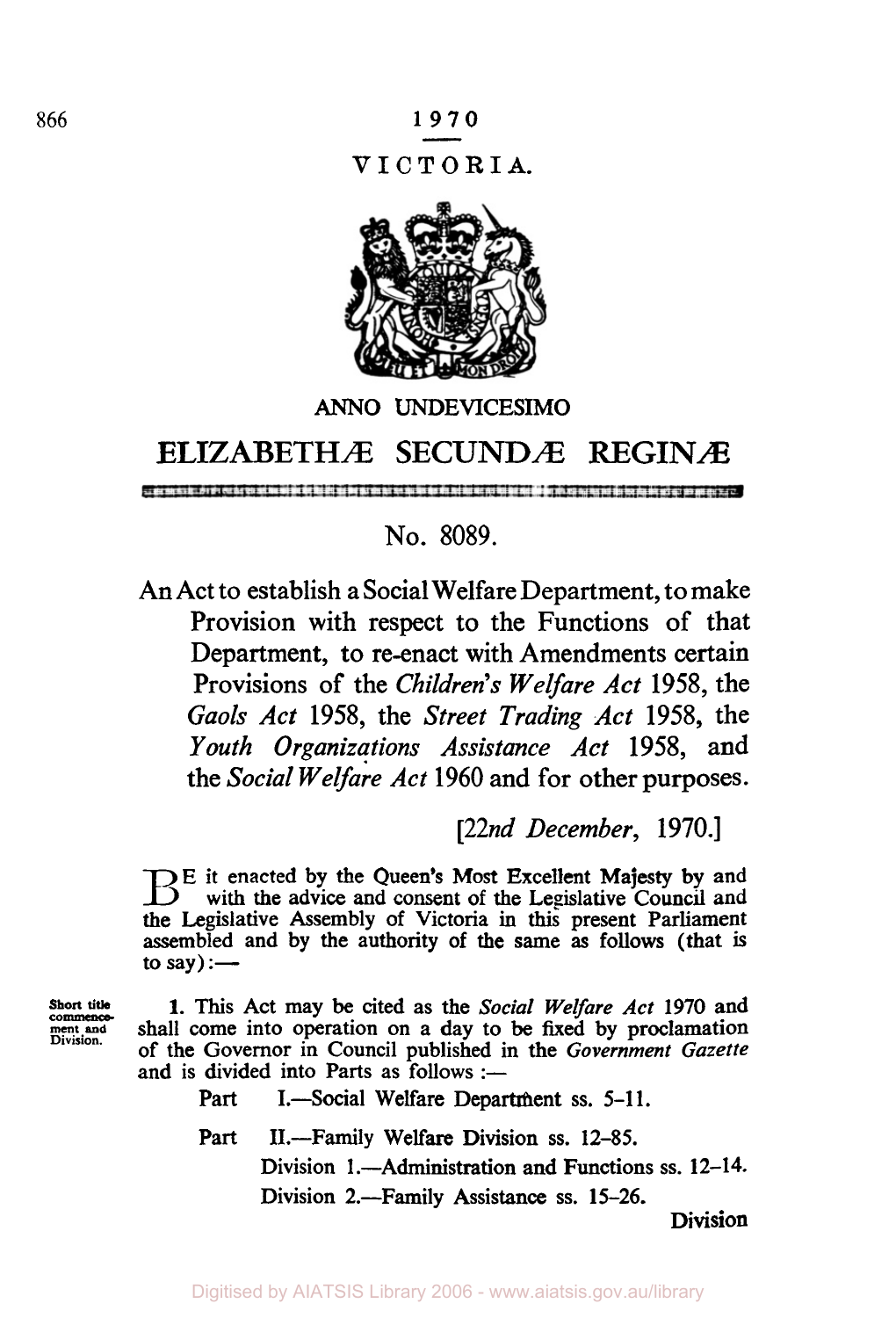- Division 3.-Children's Reception Centres and Homes Division 4.—Admission of Children and Young Persons to the Care of the Department ss. 31-35. Division 5.—Guardianship and Placement of Children and Young Persons admitted to the Care of the Department ss. 36-44. Division 6.—Interstate Movement of Children and Young Persons s. 45. Division 7.—Liability of Parents for Maintenance ss. 46-63. Division 8.—Protection of Infants ss. 64–74. Division 9.—Employment of Children ss. 75-80. Division 10.-Miscellaneous Provisions ss. 81-84. **SS.** 27-30. Part III.-Youth Welfare Division ss. 85-110. Division 1.—Administration and Functions ss. 85-86. Division 2.-Youth Advisory Council **ss.** 87-91. Division 3.—Remand Centres, Youth Training Centres, Youth Hostels, and Youth Welfare Services **ss.** 92-94. Division 4.-Detention of Young Persons ss. 95-99. Division 5.-Admission of Young Persons **ss.** 100-104. Division 6.—Placement and Supervision of Young Division 7.-Miscellaneous Provisions **ss.** 108-1 10. Persons **ss.** 105-107. Part IV.---Prisons Division ss. 111-145. Division 1.---Administration and Functions ss. Division 2.—Constitution and Officers ss. 113-121. Division 3.-Treatment of Prisoners **ss.** 122-130. Division 4.—Offences ss. 131-142. Division 5.-Miscellaneous **ss.** 143-145. 111-112. Part V.-Research and Statistics Division **ss.** 146-147.
- Part VI.-Training Division ss. 148-152. Division 1.—Administration and Functions ss. Division 2.-Social Welfare Training Council ss. 148-1 *50.*  151-152.

Part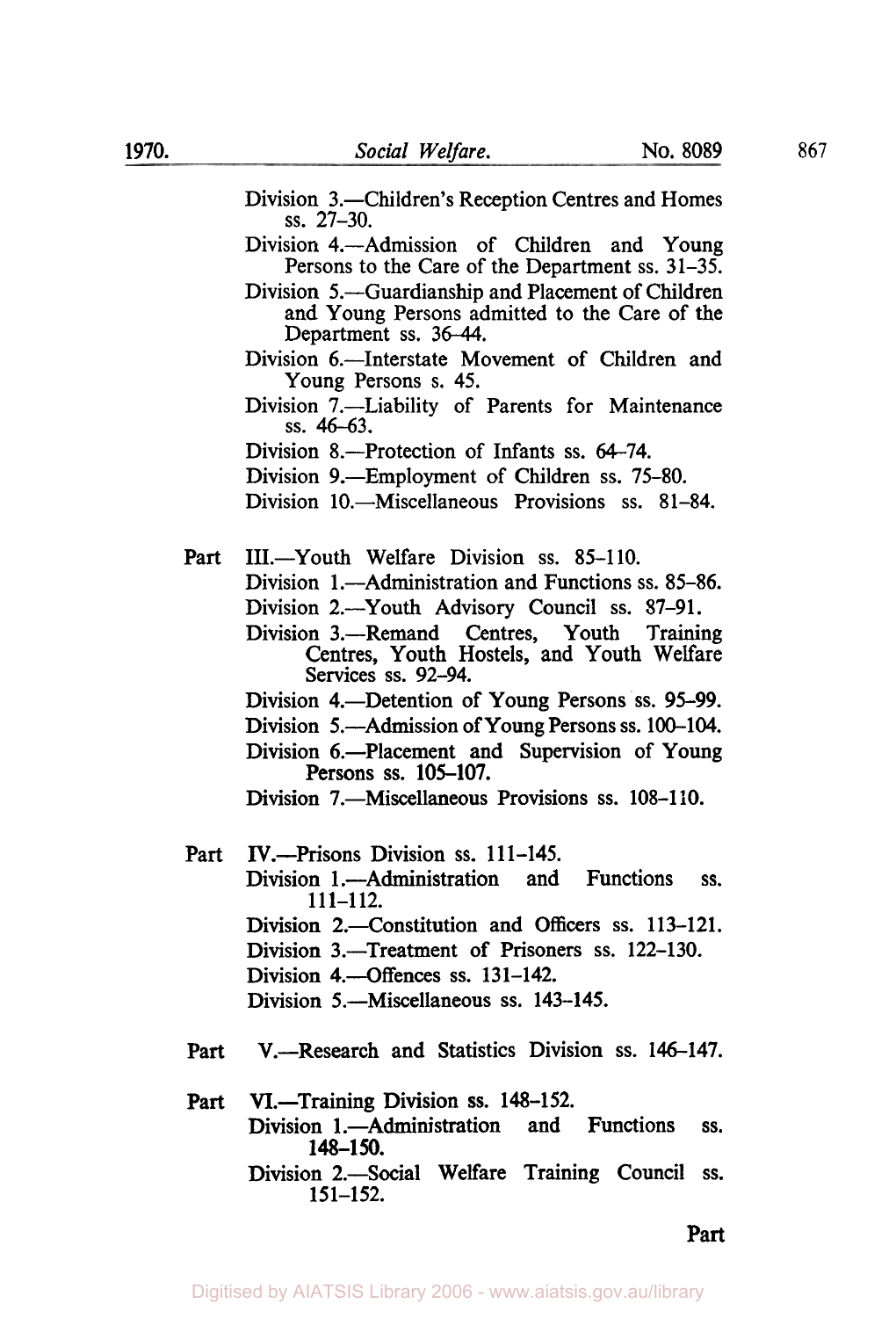Part VII.-Probation and Parole Division **ss.** 153-177. Division 1.—Interpretation s. 153. Division 2.-Administration and Functions ss. Division 3.—Youth Parole Board ss. 156-177. 154-155. Part VIII.-General ss. 178-182.

**Repeals and savings.** 

**2. (1)** The Acts referred to in Schedule One to the extent thereby expressed to be repealed are hereby repealed accordingly.

(2) Except as in this Act expressly or by necessary implication provided-

- *(a)* all persons things and circumstances appointed or created by or under any of the repealed Acts **or**  existing or continuing under any of such Acts immediately before the commencement of this Act shall under and subject to this Act continue to have the same status operation and effect as they respectively would have had if such Acts had not been **so**  repealed ;
- *(b)* in particular and without affecting the generality of the foregoing paragraph such repeal shall not disturb the continuity of status operation or effect of any appointment assignment application arrangement agreement determination complaint declaration report order regulation transfer certificate notice registration permit roll security summons warrant committal surety bond or recognizance or any obligation liability or right made effected issued granted given presented passed **fixed** incurred accrued or acquired or existing or continuing by or under any of such Acts before the commencement of this Act.

(3) Any reference in any other Act to any of the Acts referred to in Schedule One or to any of the provisions thereof shall be read and construed as a reference to this Act or to the corresponding provisions thereof.

**Interpretations. 3.** In this Act unless inconsistent with the context or

| Interpretations.        | subject-matter- |      |  |                             |  | 3. In this Act unless inconsistent with the context of                                                          |                  |
|-------------------------|-----------------|------|--|-----------------------------|--|-----------------------------------------------------------------------------------------------------------------|------------------|
| "Child."                |                 |      |  |                             |  | "Child" means a person under the age of fifteen years.                                                          |                  |
| "Department."           |                 |      |  | established under this Act. |  | "Department" means the Social Welfare Department                                                                |                  |
| "Director-<br>General." |                 | Act. |  |                             |  | "Director-General" means the Director-General of Social<br>Welfare appointed or continuing in office under this |                  |
|                         |                 |      |  |                             |  |                                                                                                                 | $\bullet\bullet$ |

" **Governor** "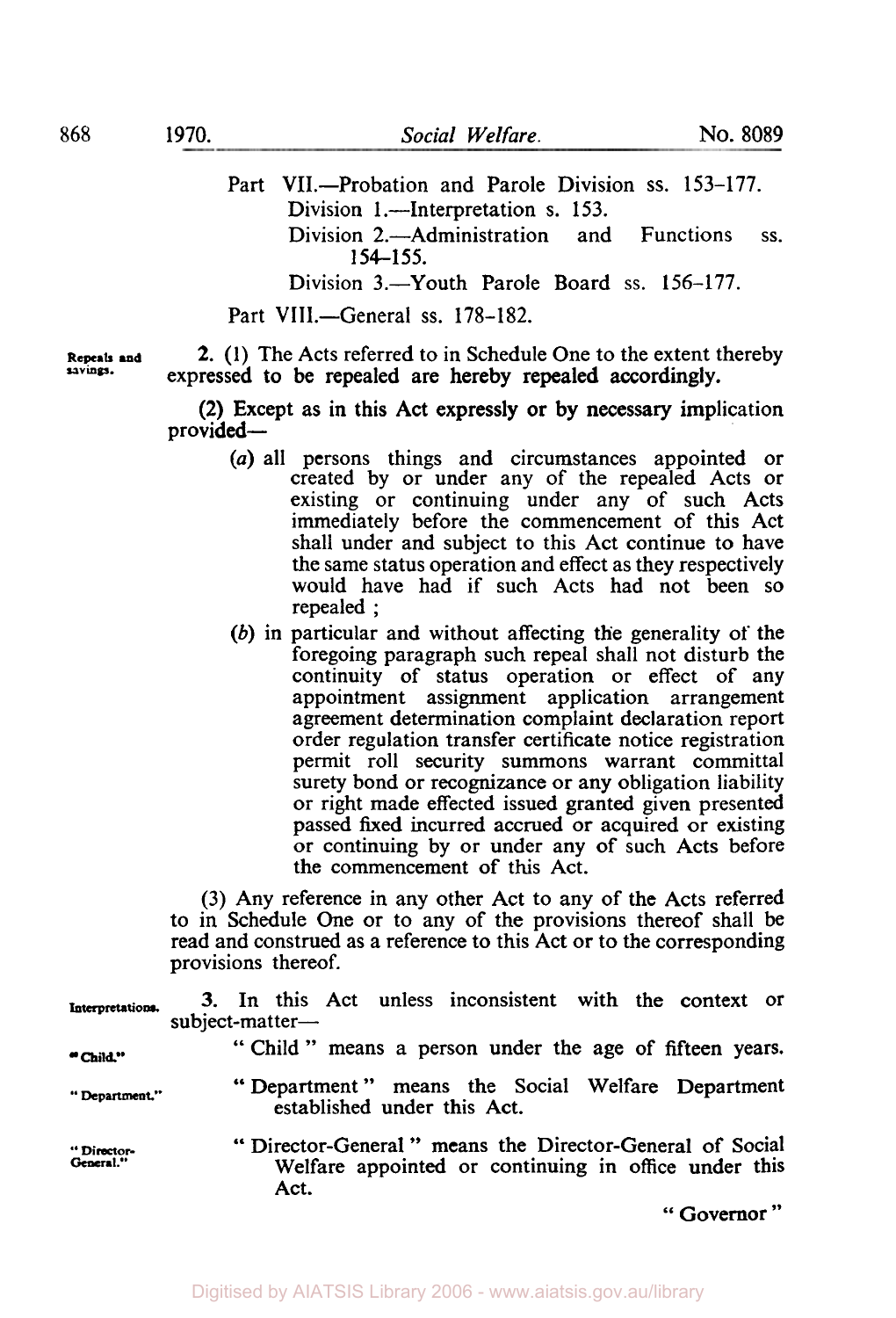| 1970. | Social Welfare.<br>No. 8089                                                                                                                                                                                           | 869                                            |
|-------|-----------------------------------------------------------------------------------------------------------------------------------------------------------------------------------------------------------------------|------------------------------------------------|
|       | "Governor" means governor, keeper, gaoler, officer, or "Governor."<br>other person for the time being in charge of a prison<br>but does not include the keeper of a police gaol or any<br>person acting in his stead. |                                                |
|       | "Minister" means Minister for Social Welfare.                                                                                                                                                                         | " Minister."                                   |
|       | "Part" means Part of this Act.                                                                                                                                                                                        | " Part."                                       |
|       | "Prescribed" means prescribed by the regulations.                                                                                                                                                                     | " Prescribed."                                 |
|       | "Prisoner" includes any person detained in custody in a<br>prison or a police gaol irrespective of the cause of<br>such detention.                                                                                    | "Prisoner."                                    |
|       | "Regulations" means regulations made under this Act<br>or continued in force under this Act.                                                                                                                          | "Regulations."                                 |
|       | "Superintendent" in relation to a remand centre or youth<br>training centre includes superintendent, officer in charge,<br>manager, or person for the time being in charge.                                           | "Super-<br>intendent."                         |
|       | "Trainee" means a young person detained in a remand "Trainee."<br>centre or youth training centre.                                                                                                                    |                                                |
|       | "Ward of the Social Welfare Department" and "ward of<br>the Department" mean one of whose person and                                                                                                                  | "Ward of the<br>Social Welfare<br>Department." |

the Department" mean one of whose person and **Social Welfare Department** estate the Director-General is guardian under the provisions of this Act.

" Young person " except where otherwise expressly provided means a person of or over the age of fifteen years and under the age of twenty-one years.

**4.** Unless the context otherwise requires any reference occurring in any Act or in any Order in Council by-law regulation deed contract . application list order complaint declaration transfer certificate. security summons warrant bond recognizance or other instrument or any other document whatsoever-

- *(a)* to the " Children's Welfare Department " or any like expression shall be deemed and taken to refer to and mean the Department ;
- (b) to the "Director of Children's Welfare" or any like expression shall be deemed and taken to refer to and mean the Director-General ;
- *(c)* to the " chief probation officer " or the " chief parole officer" shall be deemed and taken to refer to and mean **the** Director of Probation and Parole ;
- (d) to a "neglected child" shall be deemed and taken to refer **to** and mean a child or young person in need of care and protection under **this** Act ;

**(e)** to

**" Young** 

*Contruction of references.*  **No. 6219 S. 4.** 

Construction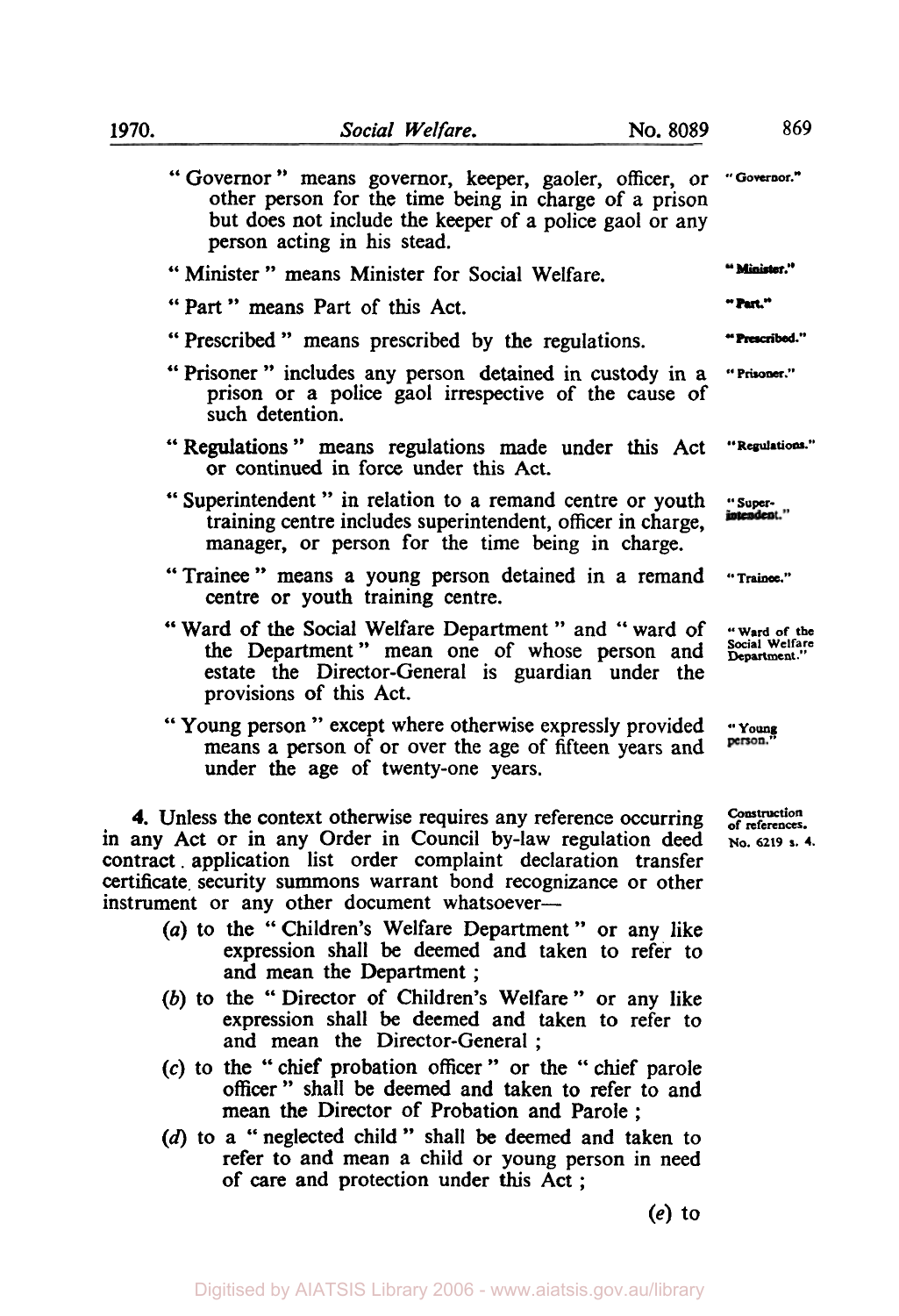- *(e)* to the " Social Welfare Branch of the Chief Secretary's Department" or the "Social Welfare Branch" or to any Division thereof shall be deemed and taken to refer to and mean the Social Welfare Department or the corresponding Division thereof (as the case requires) ;
- *(f)* to a "gaol" or any like expression shall be deemed and taken to refer to a prison ; and
- *(g)* to a " gaoler " or " keeper of a gaol " or like expressions shall be deemed and taken to refer to the governor or officer in charge of a prison.

## PART I.-SOCIAL WELFARE DEPARTMENT.

and<br>constitution of<br>**Social Welfare**<br>Department.

**Establishment 5.** (1) For strengthening and expanding all existing services provided by and through the Government of Victoria for the social welfare of the community and providing further services, for co-ordinating the activities of Government municipal and voluntary organizations engaged in social work in the community and planning the effective use of their resources, for advancing the interests of deprived or underprivileged children, young persons, and adults by modem methods and treatment, for providing and maintaining training and research facilities for or towards any of the purposes of this Act and for the better promotion and development of services organizations and institutions relating to the social welfare of the community and in particular of children and young persons there shall be a Department of State called the "Social Welfare Department" consisting of-

- *(a)* a Minister for Social Welfare who shall be a responsible Minister of the Crown ;
- *(b)* a Director-General of Social Welfare ; and
- (c) such other officers and employes as are necessary for the purposes of the Department.

**Judicial notice. (2)** All courts judges and persons acting judicially shall take judicial notice of the signature of the Minister and the Director-General to every document authorized or required to be **signed** for the purposes of this **Act.** 

**of Minister.** 

- 6. (1) It shall be the duty of the Minister--
	- *(a)* to exercise and perform the powers and duties conferred upon him by or under any Act or enactment the administration of which is transferred to or vested in him by this Act or in any manner referred to **in**  this Act ; and

*(b)* to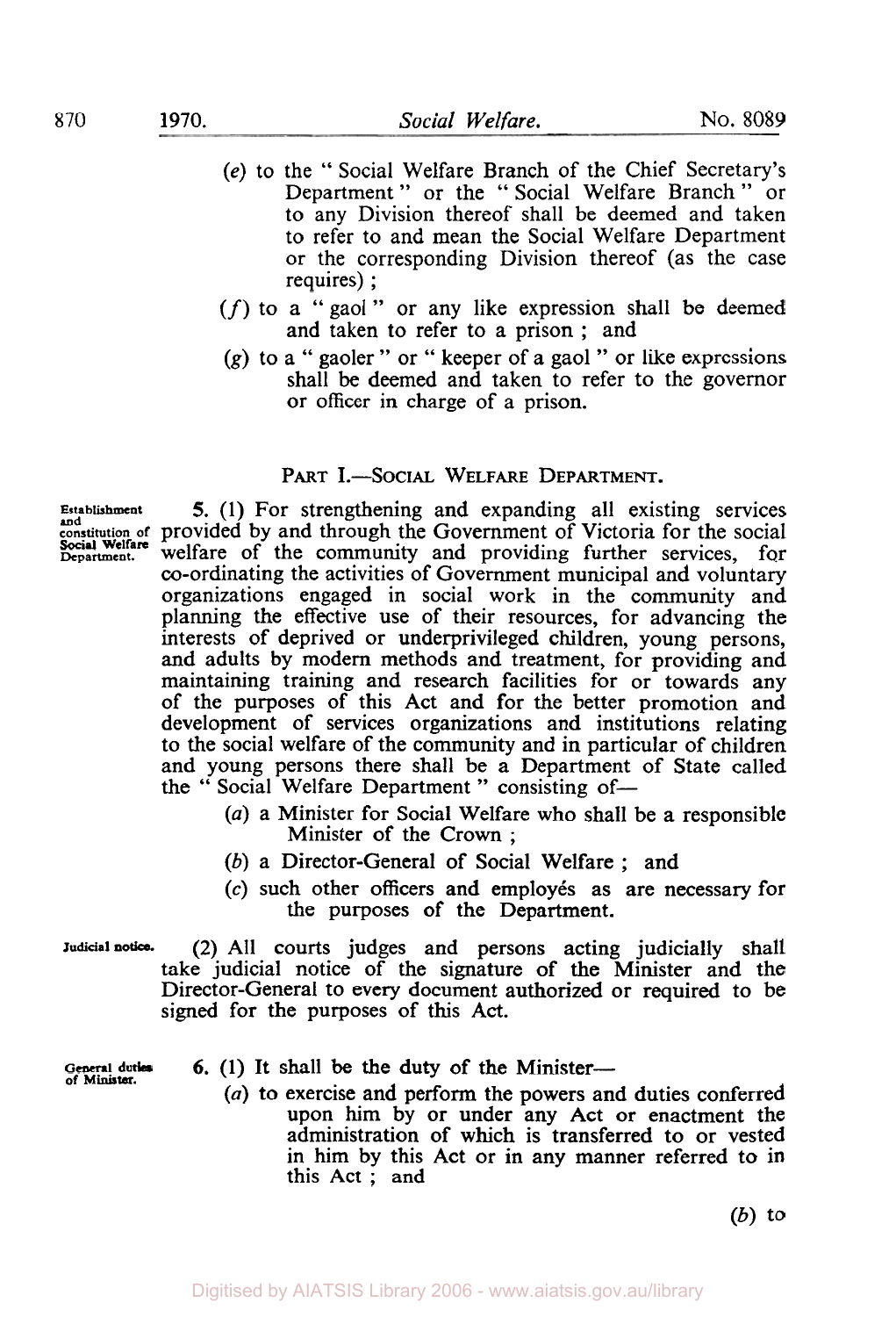*(b)* to take such steps as he considers desirable for carrying out the objects of this Act.

(2) For the purposes of this Act the Minister may cause grants to be made to any persons organizations or institutions, whether public or private, rendering or proposing to render welfare services to the community.

- 7. (1) The Director-General shall-
	- *(a)* for the purposes of the *Public Service Act* **1958** be the permanent head of the Department and subject to the Minister shall have the responsibility of administering the Department ; and
	- *(b)* be an officer in the First Division of the public service in addition to the other officers therein.
- **(2)** In the Second Schedule to the *Public Service Act* **1958-** 
	- (a) in the first column after the words "Local Government **No. 6349. amendment** of Department " there shall be inserted the words " Social Welfare Department " ; and
	- *(b)* in the second column after the words "Secretary for Local Government " there shall be inserted the words " Director-General of Social Welfare ".

**8.** (1) On the commencement of this Act such officers and **Transfer of** ployes of the public service, who are employed in the Chief certain **Action** certain **Action** certain **Action** certain **Action** certain **Constant** co employes of the public service, who are employed in the Chief Secretary's Department or any other Government Department Social Welfa in or in connexion with the administration of any Act or enactment the administration of which is vested in the Minister by this Act, **as** the Governor in Council upon the recommendation of the Public Service Board determines shall be transferred from the Chief Secretary's Department or such other department (as the case requires) and attached to the Social Welfare Department and shall be deemed to have been appointed to corresponding offices and positions therein.

(2) No officer or person shall by reason of the operation of the provisions of this Part be in any worse position with regard to accrued or accruing rights relating to tenure of office salary long service leave pensions or superannuation than he would have been if this Act had not been passed.

administration of the Acts and enactments mentioned in Schedule Two (except **so** far as any Minister other than the Chief Secretary **Acts.**  is charged with the administration of any provision of any such Act or enactment immediately prior to the said commencement) shall be transferred to and vested in the Minister for Social Welfare who shall have all the powers and duties of the Minister thereunder. *9.* (1) On and from the commencement **of** this Act the **Transfer of** 

**(2)** Any

**Director-General to be permanent head.** 

**Consequential** 

Digitised by AIATSIS Library 2006 - www.aiatsis.gov.au/library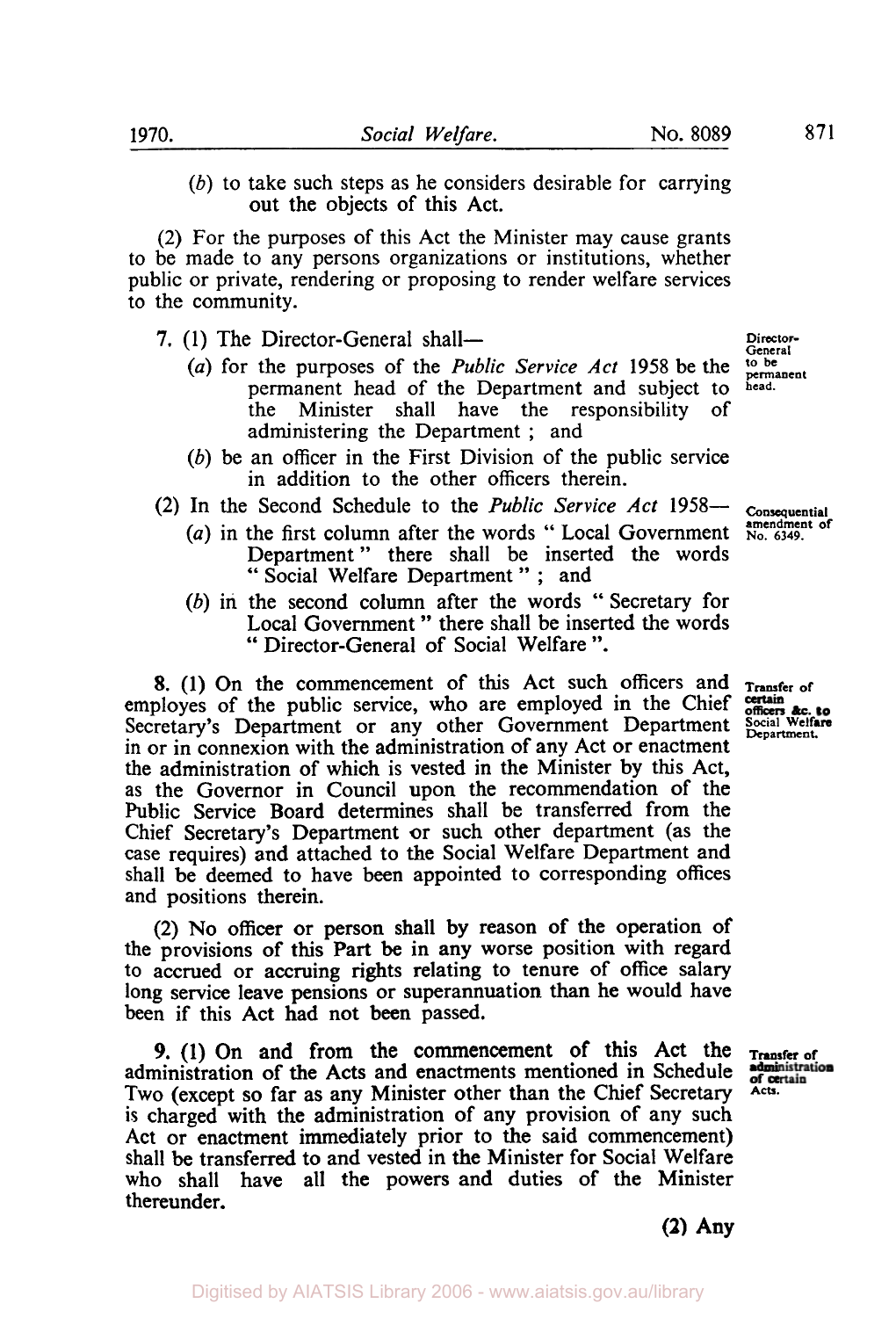(2) Any reference in any Act or enactment mentioned in Schedule Two to the Chief Secretary (however expressed) shall after the commencement of this Act be deemed to be a reference to the Minister for Social Welfare.

(3) In connexion with the transfer of the administration of any Act or enactment pursuant to this section the following provisions shall have effect  $:$ 

- (a) In the construction of any Act judgment decree order award deed contract regulation by-law or other instrument or document passed or made before the transfer, but so far only as may be necessary for the purpose of the transfer, the name of the Minister for Social Welfare shall be deemed to be substituted for the name of the Chief Secretary (however expressed) or other Minister or Government Department (as the case requires) ;
- (b) Where any thing has been commenced by or under the authority of the Chief Secretary or any other Minister or Government Department before the transfer in relation to the administration so transferred that thing may be carried on and completed by or under the authority of the Minister for Social Welfare ;
- *(c)* Where at the time of the transfer any legal proceeding is pending to which the Chief Secretary or other Minister or Government Department is a party and that proceeding has reference to the administration transferred the Minister for Social Welfare shall be substituted in such proceeding for the Chief Secretary or other Minister or Department and the proceeding shall not be affected or abated by reason of such substitution.
- **(4)** Nothing in this Act shall be construed as preventing-
	- *(a)* the transfer to or the vesting in the Minister of the administration of any Act or enactment other than those referred to in Schedule Two ; or
	- (b) the transfer from the Minister of the administration of any of the **Acts** or enactments mentioned in Schedule **Two** or of any provisions **of** any such Act or enactment-

in any manner in which the administration of **Acts** or enactments is customarily transferred between or vested in Ministers of State in Victoria.

**10. (1) Subject**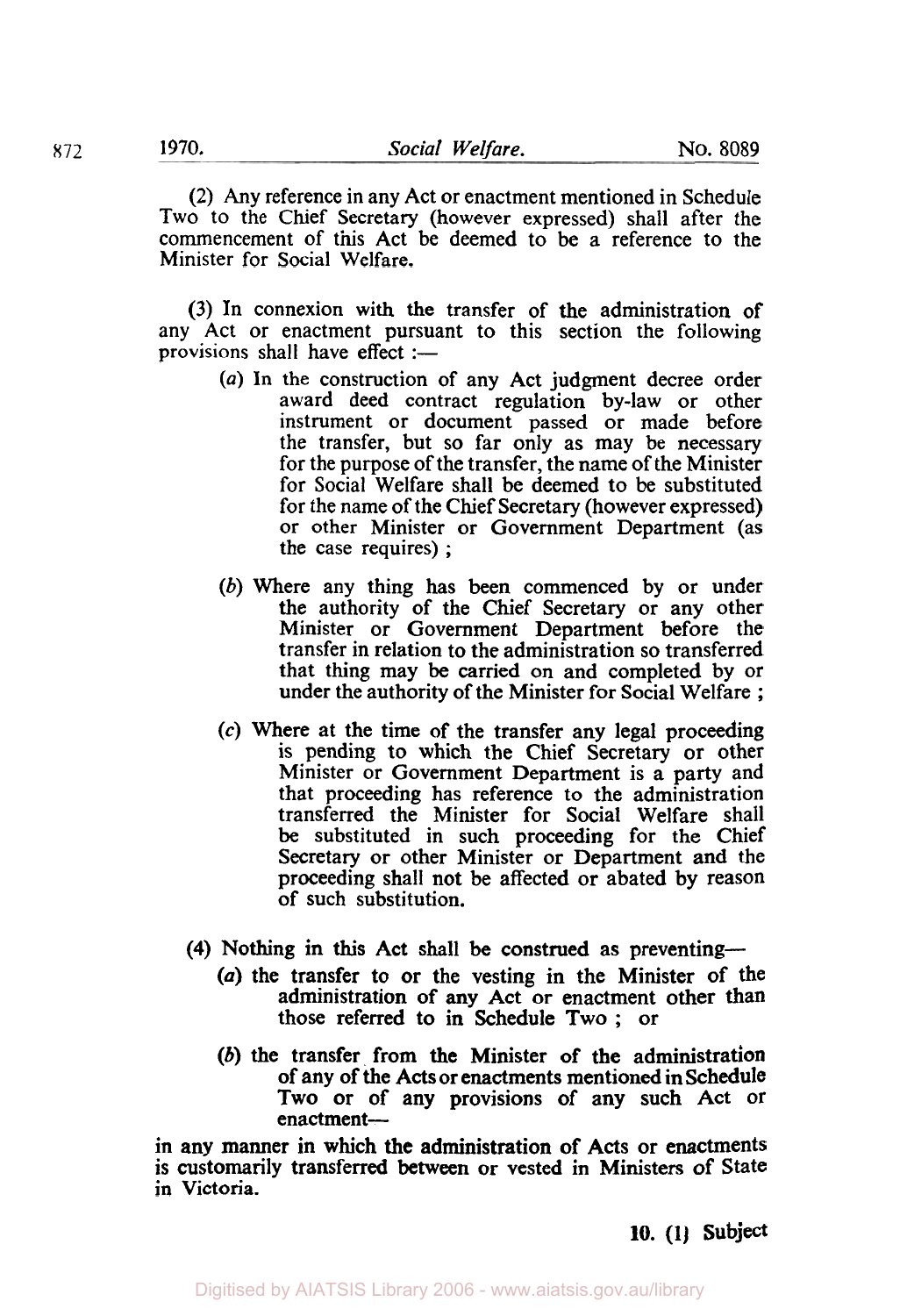10. (1) Subject to the *Public Service Act* 1958 the person holding **Express**<br> **Former Conserved** Of Social Welfare under the Social <sup>General</sup> office as Director-General of Social Welfare under the *Social* General *Welfare Act* 1960 immediately prior to the commencement of this in office. *Welfare Act* 1960 immediately prior to the commencement of this Act shall be Director-General of Social Welfare for the purposes of this Act.

(2) With the approval of the Minister the Director-General **Delegation.**  may assign in writing to any Director or senior officer of the Department any of the statutory functions and duties of the Director-General either generally or in any particular case and may at any time in writing revoke the assignment.

(3) All acts matters and things done or performed by any Director or officer pursuant to any such assignment shall for all purposes have the same force and effect as if done or performed by the Director-General.

**(4)** Notwithstanding the making of an assignment under this section the Director-General may himself exercise or perform any functions or duties so assigned.

11. **(1)** It shall be the duty of the Director-General on or before the 30th day of September in each year to submit to the Minister **No. 6651 s.** 5. a report as to proceedings under this Act during the preceding financial year and such other particulars as the Minister directs to be included therein.

(2) The Minister shall cause such report to be laid before both Houses of Parliament within three weeks after receiving the report if Parliament is then sitting or if Parliament is not then sitting within three weeks after the next assembling of Parliament.

PART II.-FAMILY WELFARE DIVISION.

DIVISION 1.-ADMINISTRATION **AND** FUNCTIONS.

**12. (1)** There shall be a Division of the Department to be **Family known as** the " Family Welfare Division ".

**(2)** Subject to the *Public* Service *Act* **1958** there shall be appointed **an officer** to be called the "Director of Family Welfare ".

(3) The person holding **office** immediately prior to the commencement of this Act as Director of Family Welfare under the *Social* Welfare *Act* **1960** shall be Director of Family Welfare for the purposes of **this** Act.

**(4)** The Director of Family Welfare shall administer the Family Welfare Division **subject** to the control and direction **of** the Director-General.

**W. (1)** The

**Annual** 

**Welfare Division. No. 6651 s.** *6.*  **Director of**<br>Family **Welfare.**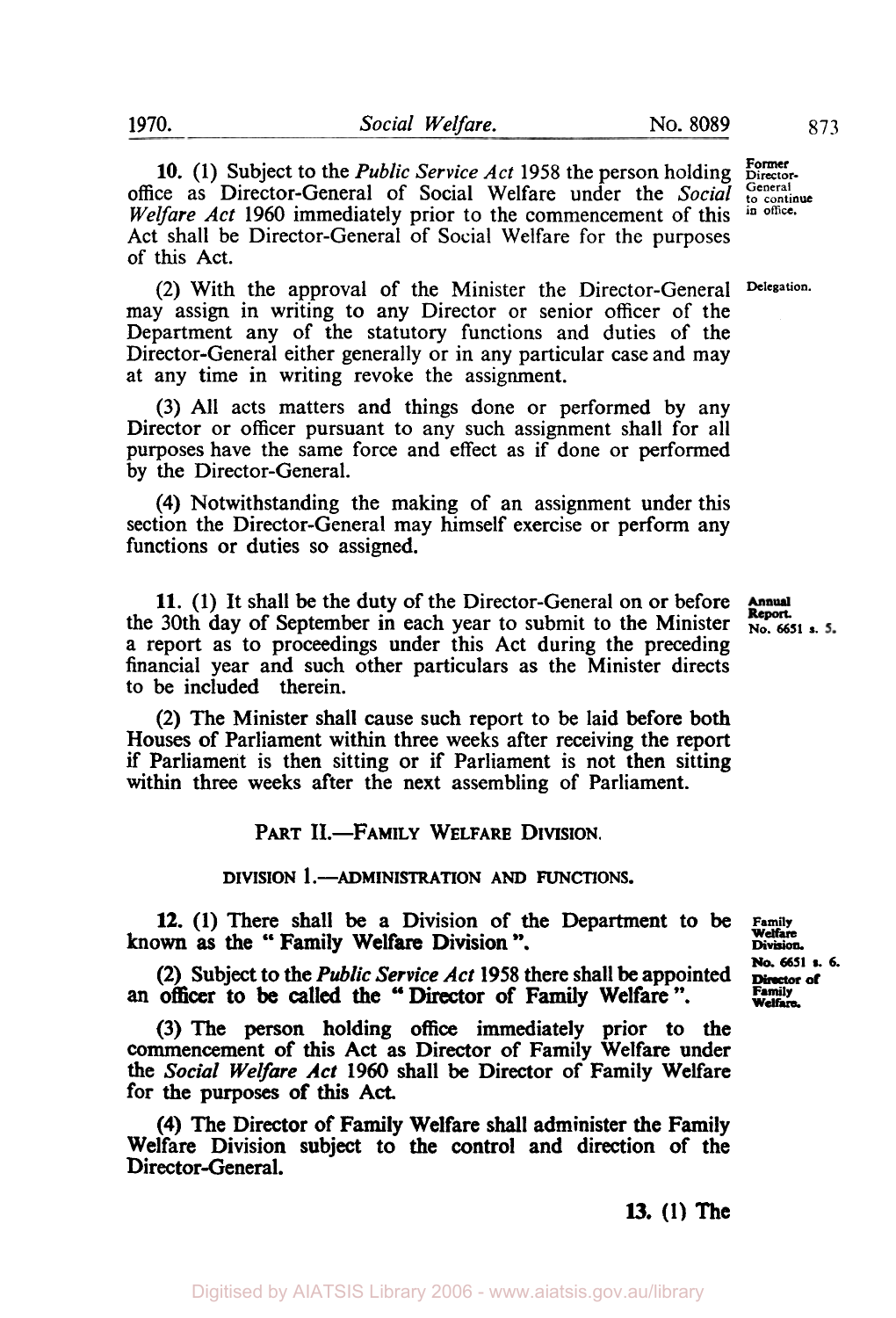**13.** (1) The functions of the Family Welfare Division shall be-*(a)* to promote family welfare in the community, to prevent disruption of family life and to mitigate the effects thereof ; (b) to promote co-operation with and between voluntary organizations, Government Departments, and persons concerned with the welfare care and protection of **Functions** of **Welfare Division No. 6651 s.** *7.* 

> (c) to control and supervise children and young persons in need of care and protection within the meaning of this Act ;

persons in distress or in need of assistance ;

- (d) to manage and control all children's reception centres and children's homes established under this Act ; and
- (e) to provide after care for children and young persons under the control of the Division.
- (2) The Family Welfare Division may-
	- (a) encourage the formation development and co-ordination of any organizations in the community whose objects include the preservation of family life ;
	- (b) advise and assist Government Departments, public authorities, and voluntary organizations in methods of attaining those objects ;
	- (c) establish counselling services for the benefit of persons with family problems ; and
	- (d) disseminate information to the public with regard to family welfare.

(3) With the approval of the Minister the Director-General may-

- *(a)* establish and maintain such institutions and buildings for the reception accommodation and housing of families and children in need of assistance or care and protection as he thinks proper and may abolish any such institutions; and
- *(b)* provide such services for and assistance to voluntary organizations, persons or bodies of persons engaged in activities within the objects of this Act (including the services of trained officers) as he thinks fit.

**14. (1) For**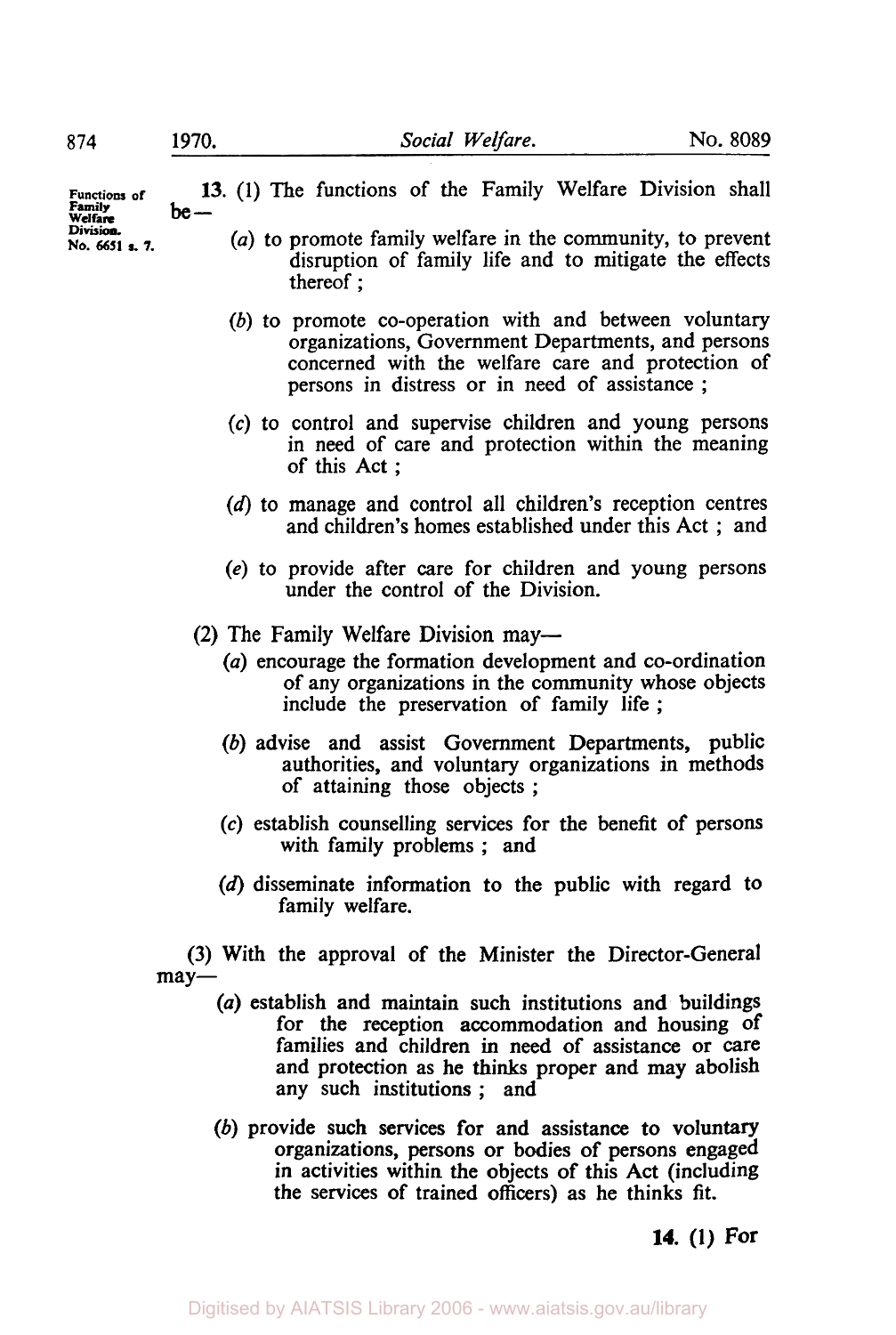**14. (1)** For the purposes of this Act the Minister shall constitute a Family Welfare Advisory Council consisting of not more than twelve members.

- $(2)$   $(a)$  Of such members-
	- (i) one shall be the Director of Family Welfare ;
	- (ii) two shall be persons selected by the Minister from a panel of not less than four names submitted by the body **known** as the Victorian Council of Social Services ; and
	- (iii) two shall be persons selected by the Minister from a panel of not less than four names submitted by the body **known** as the Children's Welfare Association of Victoria.

(b) In default of the submission of any panel within fourteen days after a request by the Minister in that behalf the Minister may appoint any persons to be members notwithstanding that the panel has not been submitted.

(3) The Minister may at any time remove any member of the **Removal of** visory Council and may appoint an eligible person to fill any members of Advisory Council and may appoint an eligible person to fill any members casual vacancy in the membership of the Council.

(4) The members of the Advisory Council shall, subject to  $T_{\text{erm of}}$ <br> $\Lambda$  at he applied to half  $\Lambda$  affect for our approaching terms (not office.) this Act, be entitled to hold office for such respective terms (not **Office**exceeding in any case three years) as the Minister appoints and shall be eligible for re-appointment.

immediately prior to the commencement of this Act under section *10* of the *Children's Welfare* Act 1958 shall constitute the Family Welfare Advisory Council for the purposes of this Act and, subject to this Act, shall be entitled to continue in office for the remainder of the terms for which they were appointed and shall be eligible for re-appointment. *(5)* The members of the Advisory Council holding office **Existing** 

(6) The Minister may appoint one of such members to be **Chairman**  chairman of the Advisory Council and such member shall hold **office** as chairman for a term of twelve months and shall be eligible for re-appointment as chairman.

*(7)* The chairman of the Family Welfare Advisory Council holding office immediately prior to the commencement of this Act shall be entitled, subject to this Act, to continue as chairman of the Advisory Council for the purposes of this **Act** for the remainder of the term for which he was appointed as chairman.

to continue.

 $(8)$  The

**Family Welfare Advisory Council. No. 6219 s. 10.**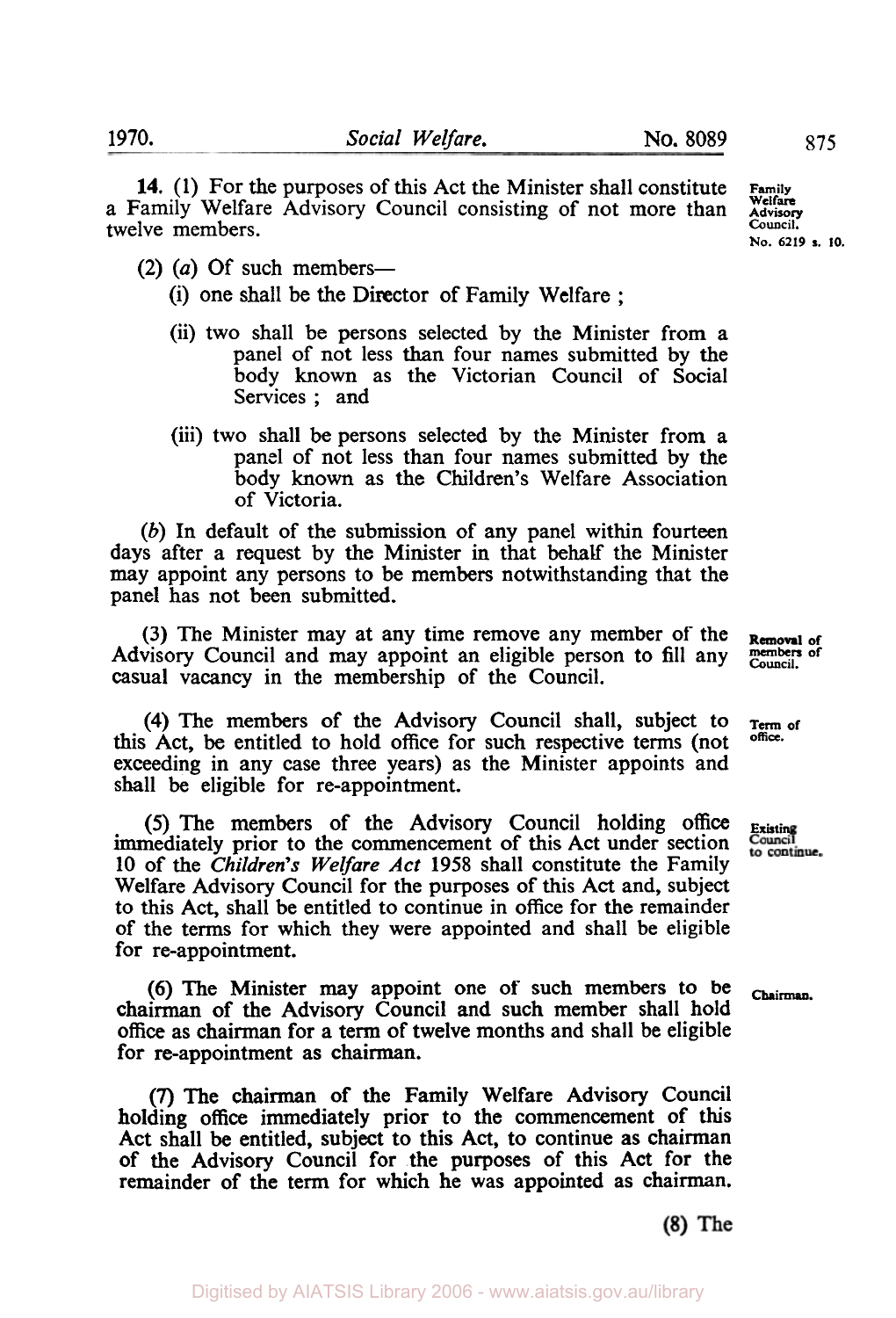| 876        | 1970. | Social Welfare.                                                                                                                                                                            | No. 8089 |
|------------|-------|--------------------------------------------------------------------------------------------------------------------------------------------------------------------------------------------|----------|
| Secretary. |       | (8) The secretary of the Advisory Council shall be an officer<br>of the Family Welfare Division.                                                                                           |          |
| Meetings.  |       | (9) Meetings of the Advisory Council shall be convened and<br>conducted as prescribed but the regulations shall require that<br>not less than ten meetings shall be convened in each year. |          |
|            |       | (10) The members of the Advisory Council shall not as such<br>be subject to the <i>Public Service Act</i> 1958.                                                                            |          |
| Fees.      |       | (11) Each member of the Advisory Council shall be paid such<br>fees and travelling expenses and allowances as are prescribed.                                                              |          |
|            |       | (12) The functions of the Advisory Council shall be—<br>(a) to advise the Minister on any alterations in practice                                                                          |          |

- *(a)* to advise the Minister on any alterations in practice and procedure considered desirable from, time to time for the welfare protection and care of children and young persons under the care of the Family Welfare Division ; and
- (b) to report on any matter of a like or allied nature referred to it by the Minister or on any matter on which it is authorized by this Act to report.

## **DIVISION 2.-FAMILY ASSISTANCE.**

**15.** The Minister may, from any moneys available for the purpose, cause payments to be made in conjunction with the Commonwealth to persons to whom the Commonwealth Act known as the *States Grants (Deserted Wives) Act* **1968** applies.

**16.** Where any child is without sufficient means of support any parent or other person who has the care and custody of any such child and who is prepared to take all necessary legal proceedings that are available for obtaining sufficient means of support for such child may make application in the prescribed form to the Director-General that a periodic sum be paid to him or her towards the maintenance of such child.

**Application in respect of certain young persons.** 

**Investigation of application. No. 6219 s. 31.** 

**17. (1)** An application may be made under this Division in respect of a young person if that young person is—

- *(a)* an invalid or otherwise incapacitated and has not attained the age of sixteen years ; or
- (b) in full-time attendance at an educational establishment.

(2) Upon receipt of any such application the Director-General shall refer it for investigation to a special magistrate appointed pursuant to **the** provisions of this Division unless the Director-General considers such a course unnecessary and may, on behalf of such child, take proceedings under Part I. of the *Maintenance Act* **1965** against any person liable to contribute to the support of such child.

**(3)** With

**Assistance to deserted wives.** 

**Application by parent or other person without sufficient means** 

**No. 6219 s.** *30.*  **of support for** 

**child.**